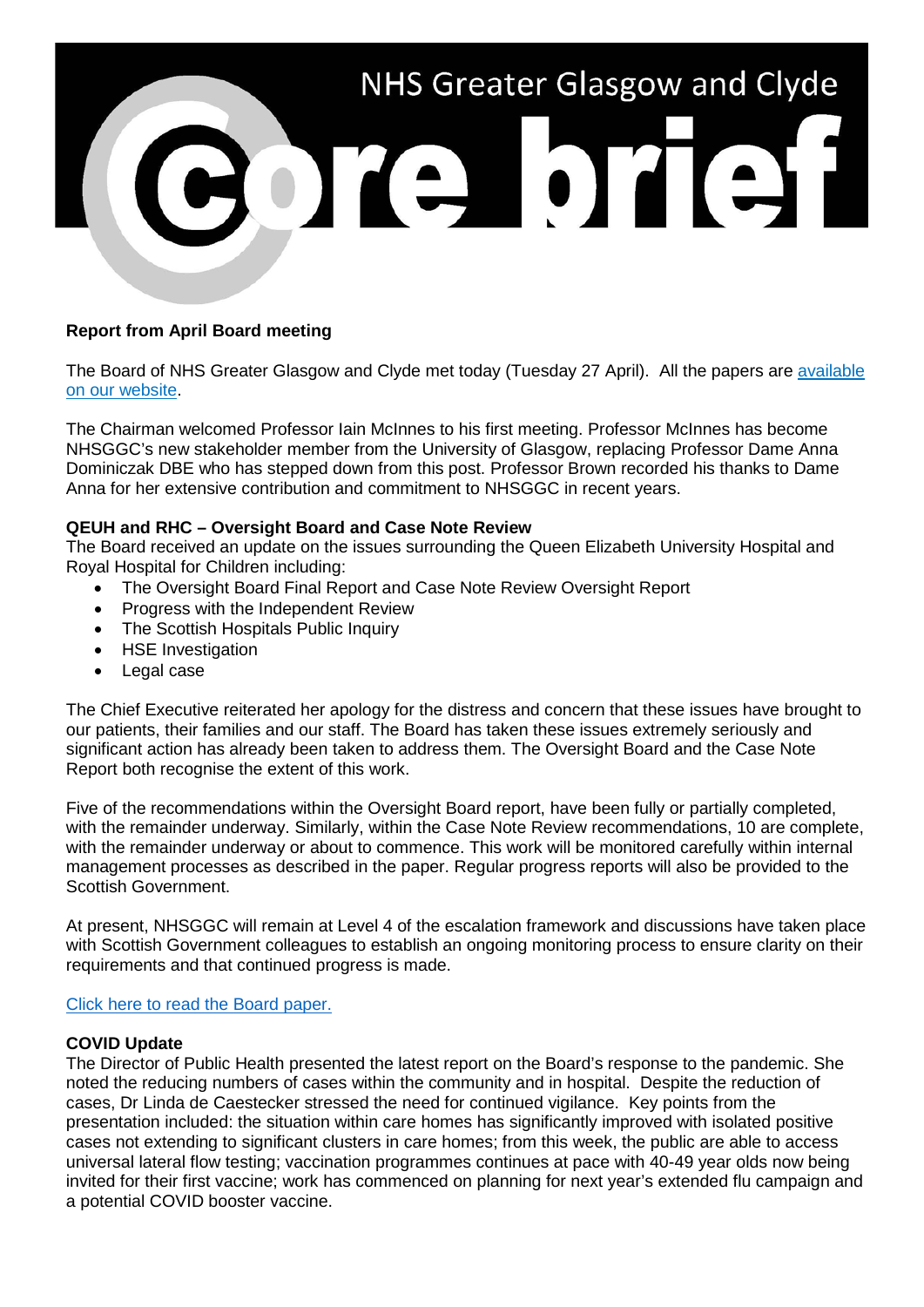Professor McInnes paid tribute to the work of the NHSGGC research teams, led by Professor Julie Brittenden. NHSGGC was the first Board to establish its clinical research programme into vaccination effectiveness in partnership with the University of Glasgow and partners and recruited its first volunteers within five weeks.

On behalf of the Board, the Chairman recorded his thanks to all staff for their tremendous response to the pandemic. The Board also paid tribute to Dr de Caestecker for her personal leadership and guidance over the past year.

### [Click here to read the Board paper.](https://www.nhsggc.org.uk/media/266504/nhsggc_board_paper_2021-04-27_item-09_paper-21-12_covid-19-update.pdf)

# **Workforce Strategy – Growing our Great Community**

NHSGGC aims to be an organisation which is renowned for modern high-quality care and progressive medicine. To do this we need to retain, attract and nurture the most talented staff. With this in mind, the Board approved a new Workforce Strategy for 2021 – 2025 which sets out our ambitions on what we need to do to achieve this.

The strategy has been developed in partnership and formed through extensive staff, management and trade union/professional organisations engagement and consultation. There are four key pillars in the strategy which reflect the ambitions of NHSGGC as an employer, as well as capturing the key themes identified through engagement and staff feedback.

A growing area of focus within the Workforce Strategy is clear emphasis on Employee Experience and Employee Voice. This includes the development of a new Employee Engagement Strategy with Corporate Communications and the Area Partnership Forum, which includes a series of core work streams, all designed to enhance the overall employee experience and journey.

#### [Click here to read the Board paper.](https://www.nhsggc.org.uk/media/266508/nhsggc_board_paper_2021-04-27_item-13_paper-21-16_workforce-strategy-2021-2025.pdf)

#### **Stakeholder Communications and Engagement Action Plan 2021-22**

The Board approved its three year [Stakeholder Communications and Engagement Strategy](https://www.nhsggc.org.uk/media/264466/comms_engagement_strategy.pdf) at its meeting in December 2020 to be delivered through a series of annual action plans.

The draft action plan for 2021-22 was approved by the Board. The priorities for the year include actions to:

- Develop organisational capabilities in regard to involving stakeholders and capacity to listen and involve people in service development/improvement
- Meet the communications recommendations of the QEUH/RHC reports
- Implement Planning with People national guidance to further community engagement and participation
- Develop further our external communications channels, including our digital and social channels
- Enhance and strengthen the reputation of our services and people.

#### [Click here to read the Board paper.](https://www.nhsggc.org.uk/media/266509/nhsggc_board_paper_2021-04-27_item-14_paper-21-17_stakeholder-communications.pdf)

### **Whistleblowing Review and Standards**

The launch of the National Whistleblowing Standards in April 2021 provided NHS Greater Glasgow and Clyde with an opportunity to update and further develop the Whistleblowing Policy.

To support this, the Board asked our non-Executive Whistleblowing Champion, Charles Vincent, to undertake a review of our policy in practice looking at learning from the experience of those involved in whistleblowing to improve our process and support to all staff involved.